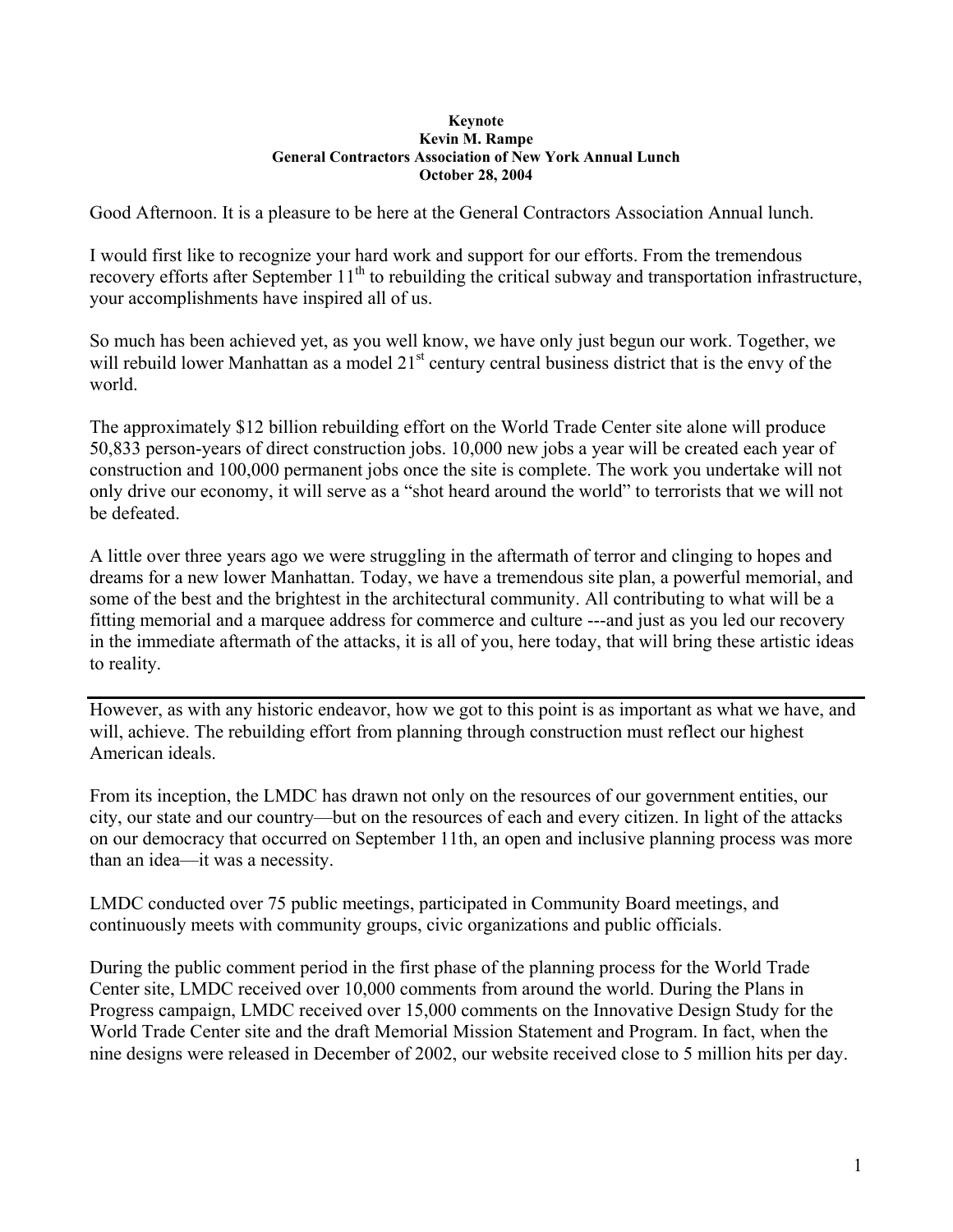The planning process was not without its initial bumps in the road. But, it was a process that engaged the public in a way unprecedented for a major development and, most importantly, it was a human process that honored and respected the sacrifice of those we lost.

A consensus emerged after this outpouring of public interest. And, as we all know, a site plan was selected.

The plan allows for a new street grid, the development of major public spaces. And, most importantly, the flexibility for rebuilding consistent with market demand.

The fundamental ideas behind the master plan continue to serve as principles that drive site plan development. These principles address the relationships between the parts and serve as aspirations for the final completed site.

The Master Site Plan includes many iconic elements. A vast, powerful and lasting tribute to the heroes of September 11, with an underground museum that will tell the stories of lives cut short and the greatest rescue effort in history.

The world's tallest tower that will rise and restore our city's skyline, a new cultural center that will enclose and protect the memorial, and a new PATH terminal that will not be just a world-class transportation hub but a work of art.

And World Trade Center 7, the last building to fall, has been the first to rise—last week Larry Silverstein topped off building 7—ahead of schedule.

The Freedom Tower will be a high-rise building, an innovative mix of architecture, structure and mechanical systems. The building will incorporate state-of-the-art life safety systems--this will not only be one of the safest buildings in the world, it will be environmentally sounds as it strives for silver LEED certification.

Work has begun on the tower and we made a first step in reclaiming New York's skyline this July 4th, when in a historic ceremony New York Governor Pataki, New Jersey Governor McGreevey, and New York Mayor Bloomberg laid the cornerstone for the Freedom Tower.

The parking garages that were below the Customs House in the original World Trade Center are in the process of being removed and test borings are being put into place for the footings. The fifth office tower in the Libeskind site plan will be located on the site of the former Deutsche Bank building. The LMDC has taken possession of this scarred building and is currently in the process of developing a deconstruction plan. This building is currently being secured and made safe. Work will begin with gross cleaning of the building next month.

The centerpiece of LMDC's efforts is the creation of a permanent memorial honoring those lost.

Currently the Design Team, is working on design-- pedestrian flow, fire exits, the real nuts and bolts of the project. And schematic design will be complete by the end of this year.

 $\_$  , and the contribution of the contribution of the contribution of the contribution of  $\mathcal{L}_\text{max}$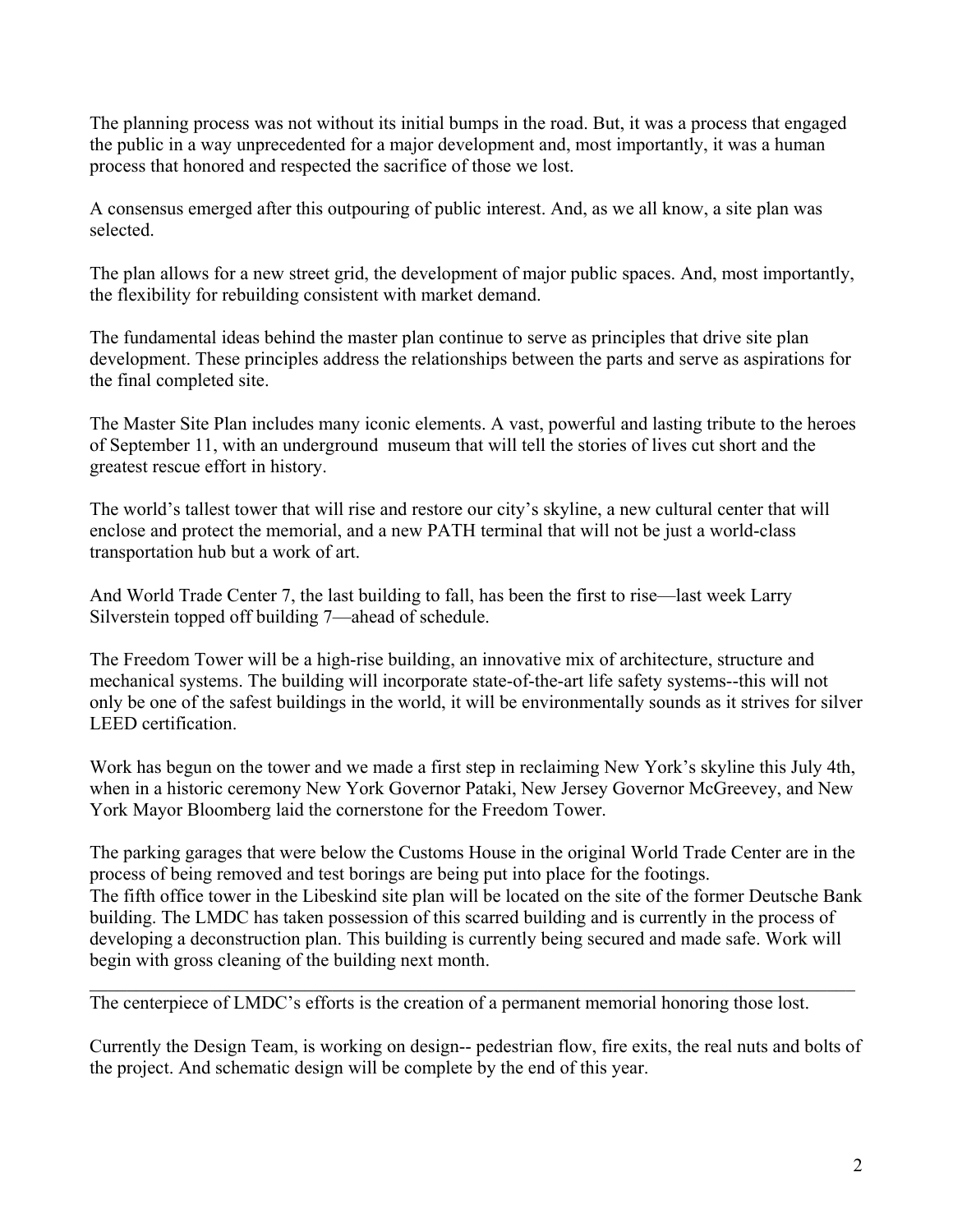The memorial will remember and reflect on the loss of our heroes while our new cultural facilities will reaffirm life.

Earlier this year a vibrant mix of diverse and dynamic cultural programming was selected for the World Trade Center site.

This year-round cultural programming will spur cultural activity in lower Manhattan creating a worldclass cultural destination. The Joyce International Dance Center, the International Freedom Center, the Signature Theatre, and the Drawing Center have all been offered space on the site, and will in turn share the space by offering other programming opportunities to the community, improving the quality of life for workers, visitors and residents of lower Manhattan.

And just last month, Frank Gehry and the Norway firm Snohetta were selected to design the complexes that will house them—we will see those schematic designs early next year.

 $\mathcal{L}_\mathcal{L} = \{ \mathcal{L}_\mathcal{L} = \{ \mathcal{L}_\mathcal{L} = \{ \mathcal{L}_\mathcal{L} = \{ \mathcal{L}_\mathcal{L} = \{ \mathcal{L}_\mathcal{L} = \{ \mathcal{L}_\mathcal{L} = \{ \mathcal{L}_\mathcal{L} = \{ \mathcal{L}_\mathcal{L} = \{ \mathcal{L}_\mathcal{L} = \{ \mathcal{L}_\mathcal{L} = \{ \mathcal{L}_\mathcal{L} = \{ \mathcal{L}_\mathcal{L} = \{ \mathcal{L}_\mathcal{L} = \{ \mathcal{L}_\mathcal{$ 

In light of the tremendous progress and extensive construction activity that will occur in lower Manhattan we also recognize the need for construction coordination across both public and private sector development. Both on and off- site.

In close coordination with the state and the city, we have been holding construction coordination meetings--*Regular* meetings with all relevant agencies involved in lower Manhattan projects-- the LMDC, MTA, PA, NYSDOT, NYC DOT, EDC, FTA, Silverstein, Tishman, and NYPD--to discuss Schedules, Logistics Planning, Safety and Procurement, Workforce, Transportation and Traffic management.

This group has met with Frank McArdle and will continue to meet with the GCA and you, the contractors, to ensure that lower Manhattan projects are planned and built in a coordinated manner. Logistics are key, and LMDC and all of the agencies recognize the magnitude of the rebuilding that will happen in lower Manhattan in the next five years and the need to focus now on logistics and schedule.

Soon there will be an even more formal framework for the coordination-- a joint city-state construction command center formed in accordance with joint executive orders.

Beyond the site, LMDC's efforts have proceeded with the aim of linking the revitalization of various lower Manhattan neighborhoods into a series of vibrant mixed-use communities.

The transformation of lower Manhattan into a 24-hour mixed-use community requires investments to improve the daily experiences of residents, workers, and visitors alike. We have created and revitalized 13 parks and open spaces, improved accessibility in and around the

site, implemented a streetscape program on Broadway and beautified the stock exchange area.

And while we worked on the immediate needs of the residential and business community, we have planned for long-term growth.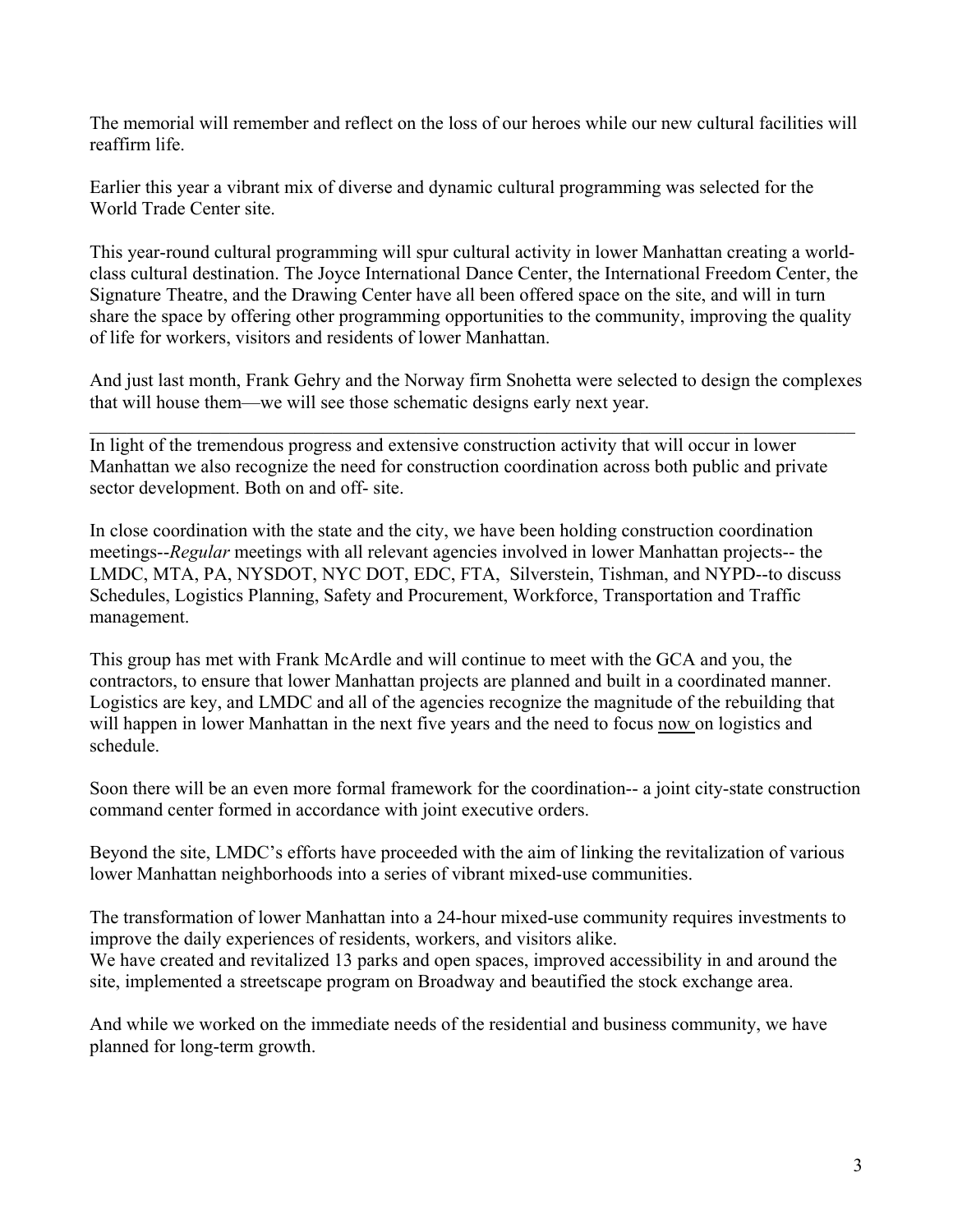We have secured 4.55 billion dollars from the federal government to improve transportation and we are putting these dollars to work in transforming the lifeblood of any city—its transportation infrastructure.

And, we will be looking to you to implement this vision. Public investments in transportation infrastructure will spur private growth, and will maintain downtown's status as the financial capital of the world. We need to continue to attract companies like Goldman Sachs which recently announced that it will build its world headquarters in lower Manhattan.

And, just as we involved communities and people from around the world in *planning* the new World Trade Center, we must ensure that there are opportunities for all *in building* the New World Trade Center.

 $\_$  , and the contribution of the contribution of the contribution of the contribution of  $\mathcal{L}_\text{max}$ 

On September 11th, over 90 countries lost family, friends and neighbors. The rebuilding of the World Trade Center site will be our legacy to future generations. Just as September  $11<sup>th</sup>$  was a day of shared sacrifice, we must ensure that all are offered the opportunity to share in the rebuilding effort. The rebuilding of lower Manhattan must reflect the diversity of New York City and the diversity of the heroes we lost that day.

The LMDC has made great strides towards ensuring that minorities and women will be a part of this historic process. LMDC has established a goal that at least 20% of our contracts awarded to Minority and/or Woman Owned Business Enterprises.

Early on in the process, we learned that dissemination of information on the rebuilding, specifically information on opportunities to participate in the rebuilding process for minority and women owned businesses, was critical. We immediately established a regular email and fax distribution list to groups representing the minority and women business and worker community and certified minority and women owned firms.

In addition to the outreach we do on all of our contracts and other procurement opportunities, we created a young leadership program aimed at minorities and women—in our first year, we were seeking 12 summer fellows and received over 700 applications from undergraduates, graduate students, and recent graduates. Eleven of the twelve summer fellows were female and nine of the twelve were minorities as defined in the guidelines established by the State of New York. The minority interns represented numerous ethnicities and were placed in most of the departments within the LMDC. LMDC continued this program last fall and this past summer. It has been tremendously successful and it highlights the interest of these communities in the rebuilding effort.

We have attended and hosted events aimed at informing women and minorities of the many rebuilding opportunities. In January of this year we kicked off our quarterly "Opportunity Downtown" series with an all-day event sharing information about the rebuilding and contracting opportunities, with presentations on the major projects downtown. We were joined by all of our partner state, city and federal agencies --the Building and Construction Trades Council of Greater New York, Building Trades' Employers Association, The Regional Alliance for Small Contractors, various private companies involved in the rebuilding and the General Contractors Association.

The event drew more than 700 participants representing over 400 businesses.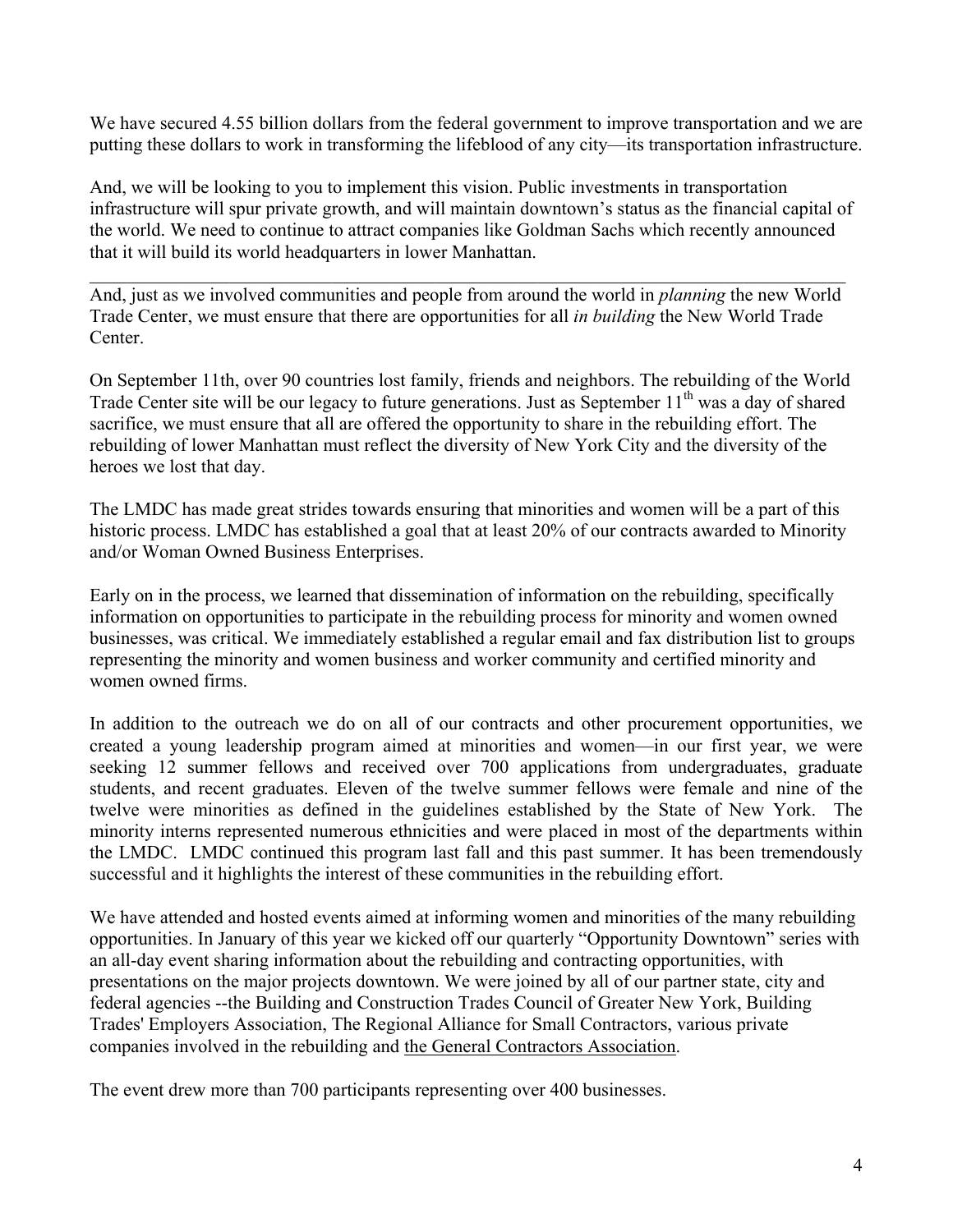In March, we began raising awareness among women about the numerous career opportunities in the construction industry -----700 women attended the panel discussion and watched experienced tradeswomen provide hands-on demonstrations.

Females account for only 2% of construction workers --we must increase their involvement. This is a responsibility we must together meet. The GCA has been supportive in our efforts, ensuring that women get into the trades. Governor Pataki, and the heads of the MTA, Port Authority, and State DOT are all committed to helping women participate in the rebuilding.

The LMDC and our partner agencies have also attended and will continue to attend Non-Traditional Employment for Women (NEW) Tradeswomen Coffeehouses to discuss opportunities downtown. LMDC and Gilbane Building Company, LMDC's General Contractor for the Deutsche Bank deconstruction, attended a coffee-house meeting at NEW and spoke to a crowd of about 40 tradeswomen on July 30<sup>th</sup>. NYS DOT and the contractor for the promenade project on Route 9A have made the same commitment.

NEW has a pre-apprenticeship program providing both hard and soft skills to qualified women. Currently, NEW graduates roughly 160 women of which a majority go into the construction trades. Given that NEW has been training women for the last 25 years, most women currently in the construction trades came from NEW.

I am proud to announce that LMDC is currently working with NEW on a new advertising campaign to boost women's participation that will launch in the upcoming weeks.

And we are not alone in our efforts--Governor Pataki and Mayor Bloomberg stand steadfast in ensuring diverse participation in the reconstruction.

The Governor signed into law the City sponsored Coordinated Construction Act that will ensure that city agencies involved in the massive job of rebuilding can embrace some of the best practices that the State agencies and authorities already use by setting goals and monitoring procedures for M/WBE participation.

Mayor Bloomberg has formed a new M/WBE Advisory Board with 23 men and women who will help guide the administration economic development policy.

The private sector has already taken a leadership role. Silverstein Properties required Tishman to hire a community compliance officer to ensure its contractors comply with Port Authority goals for MWBE participation.

Silverstein formed a Contractor's Opportunity Council to proactively identify MWBE's and provide them with updates on upcoming projects, and has become the first private partner in Construction Skills 2000, a program established to recruit and prepare high school students for apprenticeships and careers in the building and construction industry. Over 80% of Construction Skills students are African American or Hispanic.